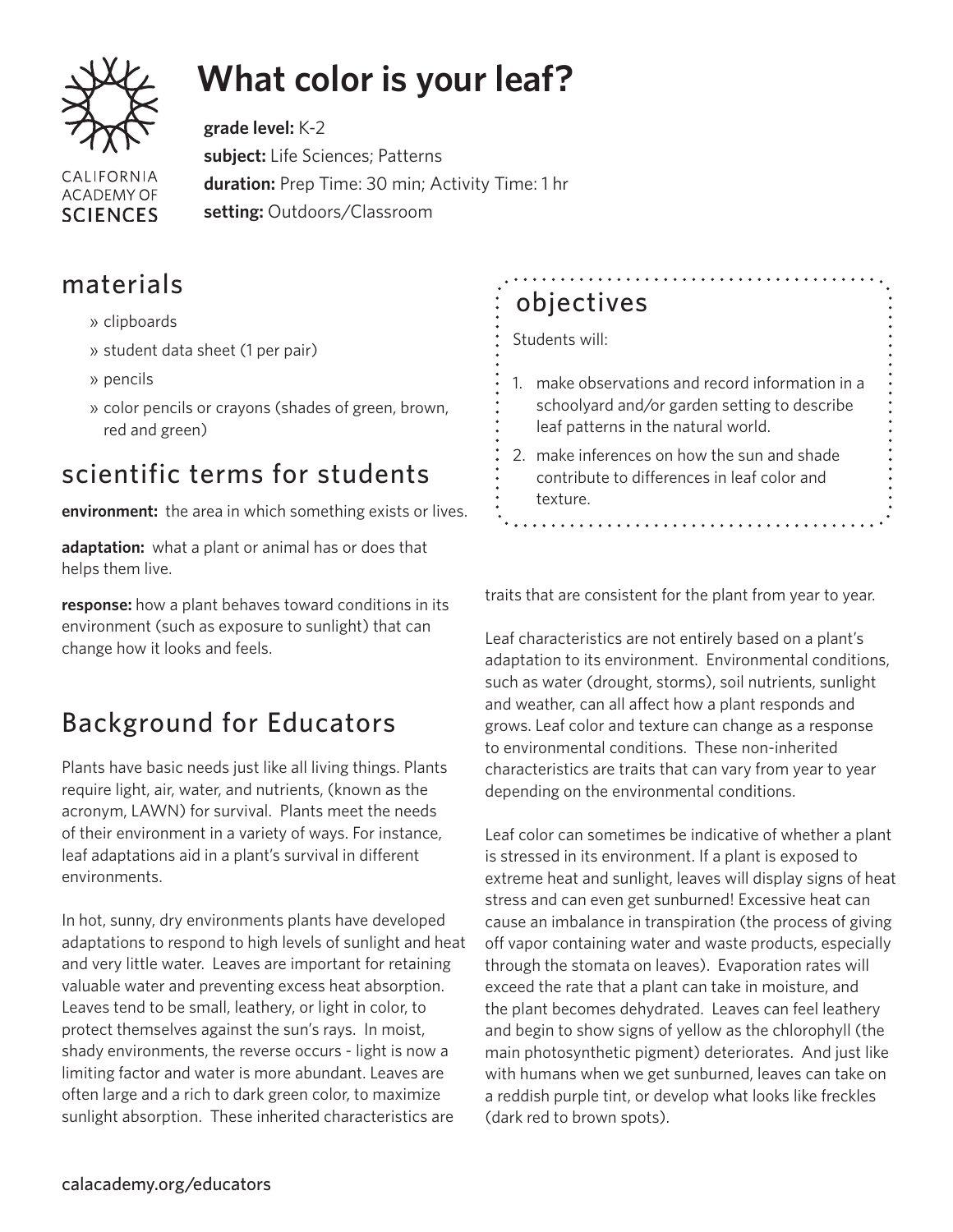### Teacher Prep

Prior to the activity, identify a sunny and a shady location in the garden (school garden, yard, or neighboring area) to use for observations and data collection. Tale in mind to choose plants in the sunny location that show traits that are responding to the sun, as mentioned in the Background for Educators. It doesn't have to be the same species, but kudos if the same species is found in both the sunny and shady location.

*Teacher Tip: You can also make observations by looking at leaves in trees and larger shrubs. Note that this activity can still be accomplished if students are looking at only one plant. Students can observe leaves from the outermost parts of the tree that are exposed to direct sun and compare them to leaves growing in the shady inner reaches of that tree.* 

# Introduction

- 1. You may begin the lesson by reviewing what plants need to grow and survive.
- 2. Explain to the class that they will be scientists using their science eyes to observe plants in two different environments (a shady environment and a sunny environment).
- 3. Discuss how sometimes plants don't change the way they look because they have developed ways (over many years) to survive, however, sometimes plants could respond to or react to their environment (where they live) in a way that changes how they look.

Teacher Tip: *Remember, the focus is on the response to the environment rather than adaptation. You can go into adaptation as little as possible if you'd like. This of course will depend on your curriculum and/or grade level.*

- 4. Tell students they will be observing and recording leaf patterns (color and texture) while thinking about the following question: In what way does the sun change the color and texture of a leaf?
- 5. Explain to students the observations they collect in their data sheets will be used to discuss and observe patterns that relate to how leaves are responding or reacting to where they live.

# Activity

- 1. Have students make a prediction. What do they think they will see in the two different environments or locations.
- 2. Head outside with groups. Hand out one data sheet per group.
- 3. Students break up into pairs or small groups and are assigned a plant and location (sun or shade) to become experts on, by looking at the leaves.
- 4. Ask groups to draw and record their leaf observations on their data sheet. Allow at least 10 minutes for this. Encourage groups to not remove the leaves from their plant (plants are living things too), but rather look and gently touch.
- 5. Pair up groups from differing environments (for example: shade vs. sun) to share and describe their observations with each other.
- 6. Reconvene and return to the classroom to collect the data.
- 7. Have each group present and collect their data by capturing it on the board for all students to see. Check out example below.
- 8. Collect their drawings to visually observe the patterns of leaf color by hanging them around the room.
- 9. As each group presents, collect each group's data by plotting it on the board for all students to see. See Figure 1 below as an example.
- 10. Encourage the class to review the graph of all the leaf observations. Then discuss possible patterns as a group.

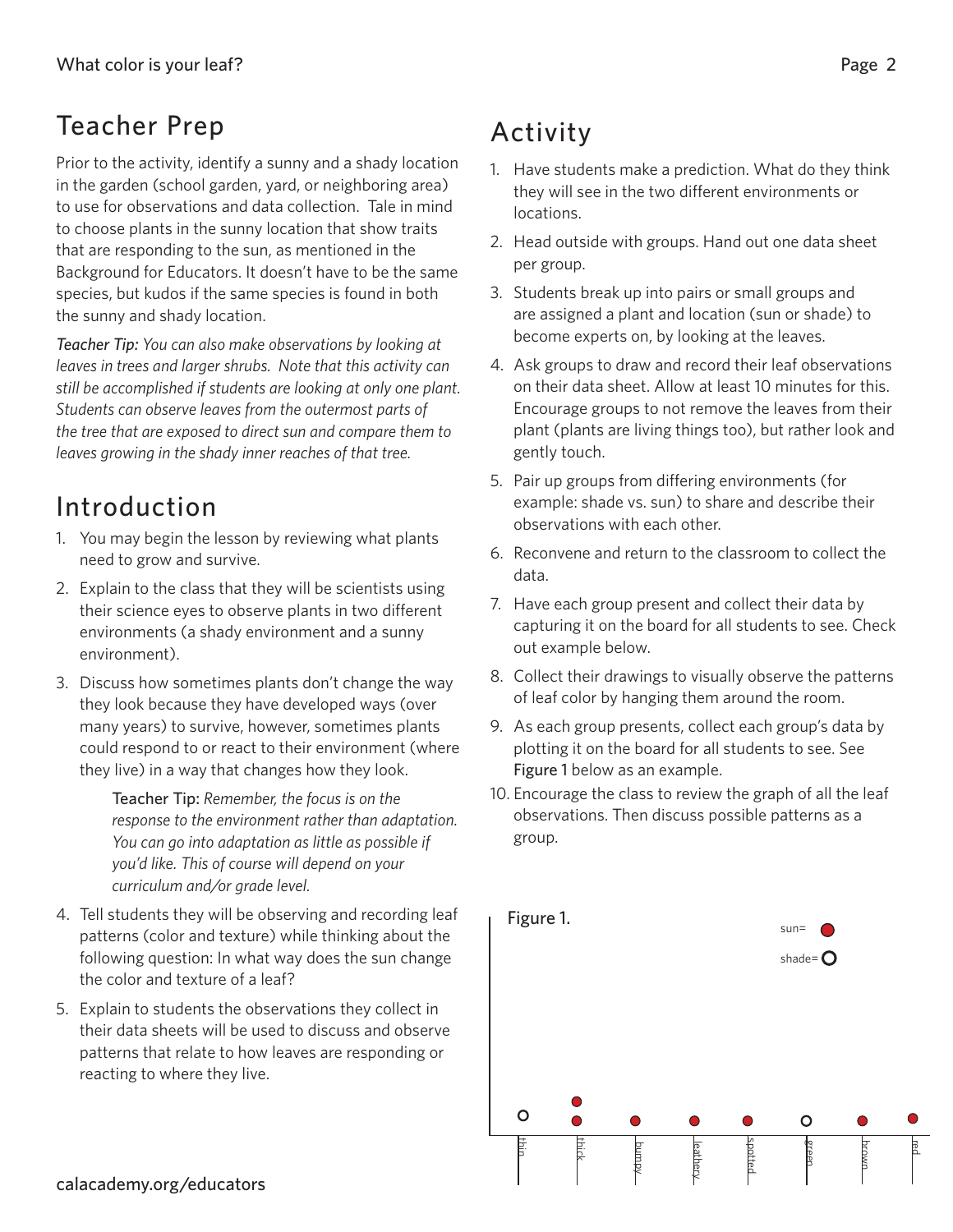# Wrap Up

Discuss the following questions: Use connections as described below to help students make connections as to why they saw what they saw.

- » What do you notice? What do you wonder? What color(s) did we see the most today?
- » What kinds of patterns do we see in the different environments (shade vs. sun)?
- » Do any of the observations today surprise you?
- » Did you notice leaves that had dark spots? Why might this happen? Were these leaves in the sun or shade?

Teacher Tip: *Have students think about what happens to their skin if they get too much sun.*

» Let's take a look at the data we collected (graph and/or drawings). In what ways were leaves similar and/or different?

### CALIFORNIA CONTENT STANDARDS

**Kindergarten** Life Sciences 2a, 4a, 4b, 4e

**Grade One** Life Sciences 2a, 4b

**Grade Two** Life Sciences 2d

### NEXT GENERATION SCIENCE STANDARDS

#### **Science and Engineering Practices (K-2)**

Planning and Carrying Out Investigations

Make observations (firsthand or from media) and/or measurements to collect data that can be used to make comparisons.

#### Analyzing and Interpreting Data

- Record information (observations, thoughts, and ideas).
- Use and share pictures, drawings, and/or writings of observations.
- Use observations (firsthand or from media) to describe patterns and/or relationships in the natural world to answer scientific questions.

#### **Disciplinary Core Ideas**

2. LS2. A: Plants depend on water and light to grow. (2-LS2-1)

2. LS4.D. Biodiversity and Humans: There are many different kinds of living things in any area, and they exist in different places on land and in water. (2-LS4-1)

#### **Croscutting Concepts (K-2)**

Patterns in the natural and human world can be observed, used to describe phenomena, and used as evidence.